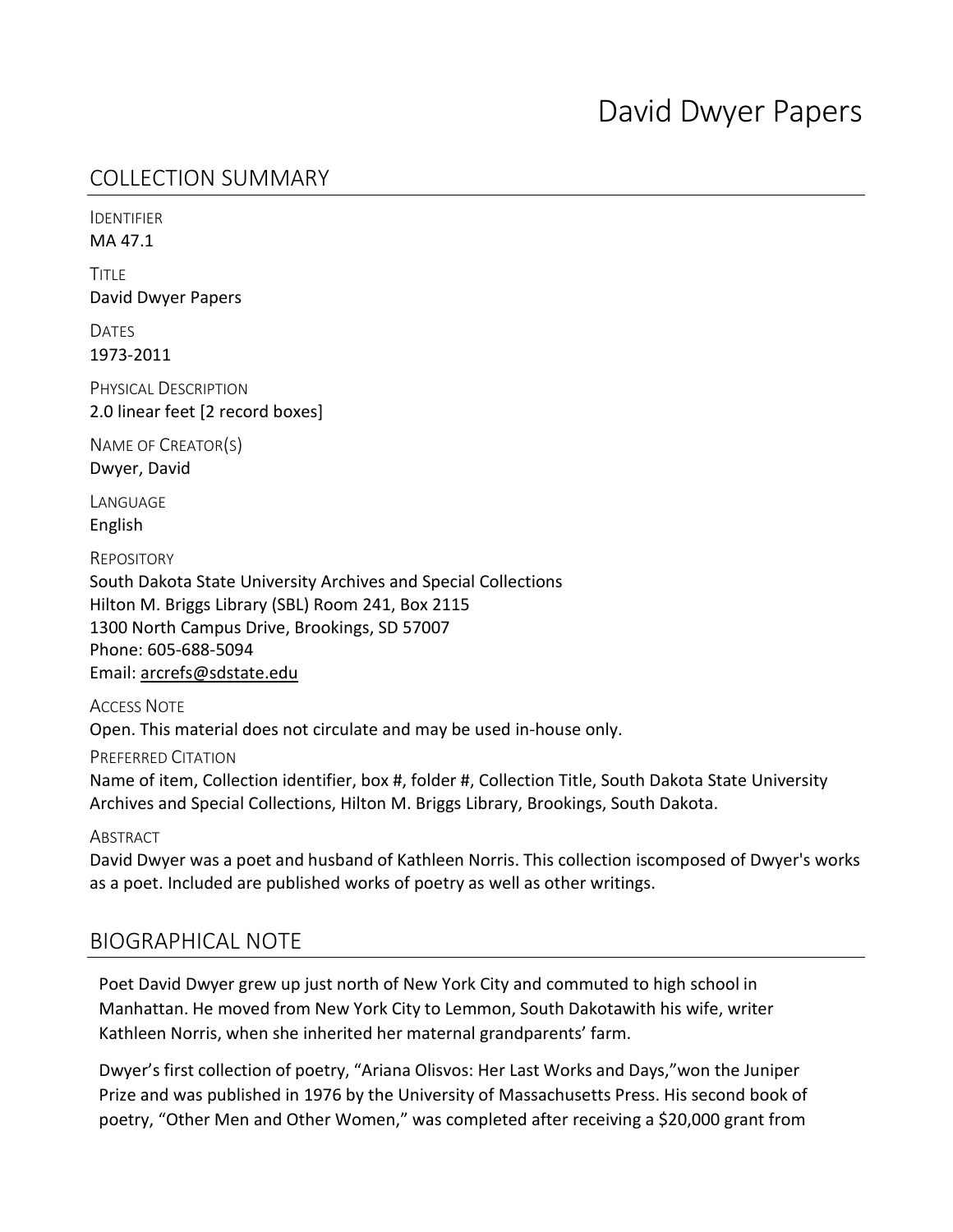the National Endowment for the Arts. It was published in 1988 by Sandhills Press, Ord, Nebraska. Dwyer also published numerous poems in anthologies and literarymagazines such as "The New York Quarterly," "The Agni Review," and "The Virginia Quarterly Review."

David Dwyer died in 2003 at the age of 57 after a lengthy illness.

## SCOPE ANDCONTENTS NOTE

This collection is primarily composed of Dwyer's works as a poet. Included arepublished works of poetry as well as other writings.

### BIBLOGRAPHY

Ariana Olisvos: Her Last Works and Days Publication Date: 1976

Other Men and Other Women Publication Date: 1988

### SUBJECT HEADINGS

- Dwyer, David
- American poetry -- 20th century
- Middle West -- Poetry
- Poets, American -- 20th century
- Poets, American -- South Dakota

# CONDITIONS OF ACCESS AND USE

CONDITIONS GOVERNING ACCESS

This collection is open to researchers without restrictions.

#### PHYSICAL ACCESS

The materials in the Archives do not circulate and may be used in-house only.

#### CONDITIONS GOVERNING REPRODUCTION

South Dakota State University supports access to the materials, published and unpublished, in its collections. Nonetheless, access to some items may be restricted as a result of their fragile condition or by contractual agreements with donors.

#### GENERAL NOTE

Researchers conducting extensive research are asked to make an advance appointment to access archival material. Please call or e-mail prior to visiting the collection and indicate as much detail as possible about a particular topic and intended use.

If you have questions or would like to schedule a visit, please let us know.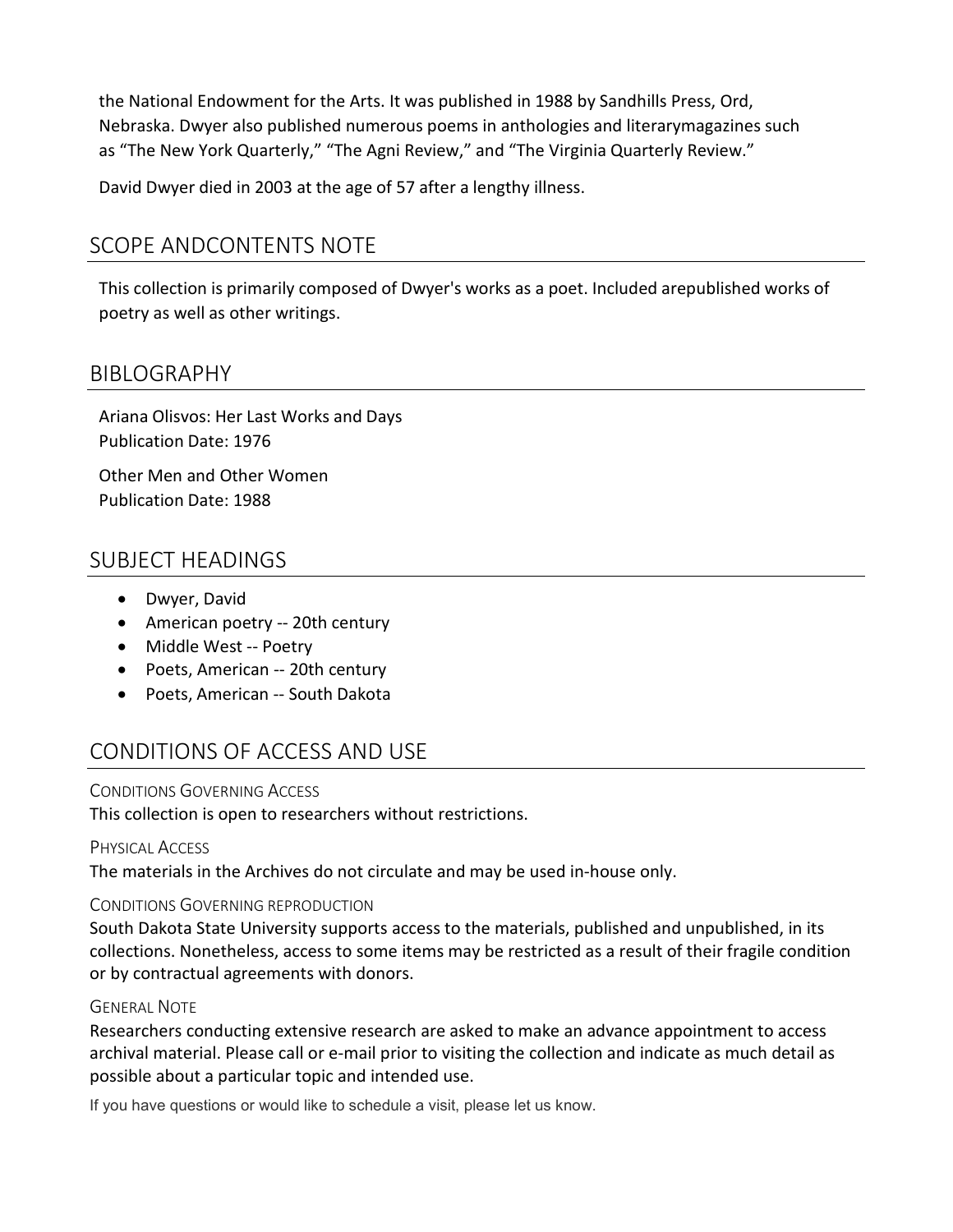## RIGHTS

#### COPYRIGHT NOTICE

Researchers may quote from the collection under the fair use provision of the copyright law (Title 17, U.S. Code). Requests to publish should be arranged with the SDSU Archives and Special Collections.

## CONTAINER LIST

| Box          | Folder         | <b>Description</b>                                                                                                                        | <b>Dates</b> |
|--------------|----------------|-------------------------------------------------------------------------------------------------------------------------------------------|--------------|
| 1            | 1              | Article: Presenting David Dwyer, writer                                                                                                   | 1987         |
| 1            | $\overline{2}$ | Article: Resident Writers get State's Name into Wide Print,' by Ann Grauvogl                                                              | 1988         |
| $\mathbf{1}$ | $\overline{3}$ | Awards: The Juniper Prize - David Dwyer's book 'Ariana Olisvos: Her Last<br>Works and Days'                                               | 1976         |
| 1            | $\sqrt{4}$     | General: Correspondence: Osborne, Ken                                                                                                     | 1977         |
| $\mathbf{1}$ | 5              | General: Dakota Arts Quarterly (DAQ)                                                                                                      | 1979         |
| 1            | 6              | General: David Dwyer Papers - List of Files                                                                                               | 2011         |
| 1            | $\overline{7}$ | General: Fair Copies to Submit to Magazines                                                                                               | 1988         |
| 1            | 8              | General: Glen Falls, NY artist-in-residence                                                                                               | 1986         |
| $\mathbf{1}$ | 9              | General: Literary Resume                                                                                                                  | undated      |
| $\mathbf{1}$ | 10             | General: Submissions (current)                                                                                                            | 1990         |
| $\mathbf{1}$ | 11             | Published works - Book: 'Ariana Olisvos - Her Last Works and Days' -<br>University of Massachusetts Press                                 | 1976         |
| $\mathbf{1}$ | 12             | Published works - Book: 'Ariana Olisvos: Her Last Works and Days' -<br>Correspondence                                                     | 1973-1976    |
| $\mathbf{1}$ | 13             | Published works - Book: 'Other Men and Other Women' - Sandhills Press,<br>Inc.                                                            | 1988         |
| $\mathbf{1}$ | 14             | Published works - Poetry: 'After the War - A Vision for Kathleen' - The Agni<br>Review, Number 12, page 74                                | 1980         |
| $\mathbf{1}$ | 15             | Published works - Poetry: 'Ariana Olisvos: Her Works & Days' - The New<br>York Quarterly, Number 16, Page 61                              | 1974         |
| $\mathbf{1}$ | 16             | Published works - Poetry: 'Ariana Olisvos - work & dyas/prologos' - The New<br>York Quarterly, Number 13, Page 120                        | 1973         |
| $\mathbf{1}$ | 17             | Published works - Poetry: 'Cold Comfort' and 'Vanessa' - The Agni Review,<br>Number 10/11, Page 52-53                                     | 1979         |
| $\mathbf{1}$ | 18             | Published works - Poetry: 'Diamond Head: Instead of Another Elegy' - The<br>Agni Review, Number 15, Page 14                               | 1981         |
| $\mathbf{1}$ | 19             | Published works - Poetry: 'Examination of Conscience' - The American<br>Benedictine Review, Volume 56, Number 1, Page 41                  | 2005         |
| $\mathbf{1}$ | 20             | Published works - Poetry: 'The Higher Arithmetic' and 'The Reason Why' -<br>Ergo! The Bumbershoot Literary Magazine, Volume 4, Page 40-41 | 1989         |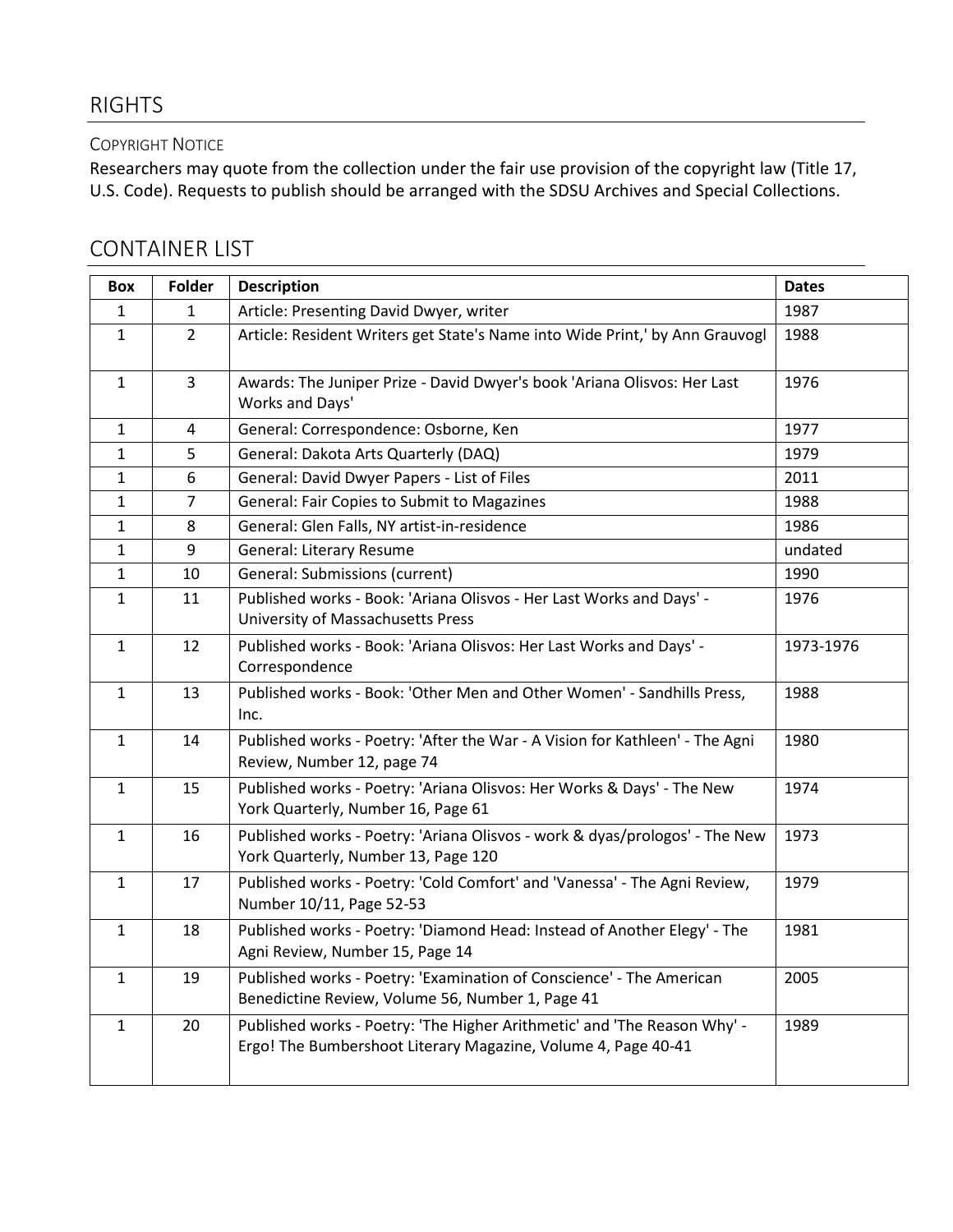| Box            | Folder         | <b>Description</b>                                                                                                                                                                                                                                          | <b>Dates</b> |
|----------------|----------------|-------------------------------------------------------------------------------------------------------------------------------------------------------------------------------------------------------------------------------------------------------------|--------------|
| $\mathbf{1}$   | 21             | Published works - Poetry: 'The Higher Arithmetic' / 'The Middle of Nowhere'<br>/ 'Love and Poetry at Ground Zero' - Prairie Volcano - An Anthology of North<br>Dakota Writing, Martha Meek and Jay Meek, editors, Dacotah Territory<br>Press/St. Ives Press | 1995         |
| $\mathbf{1}$   | 22             | Published works - Poetry: ' Metaphysics' - The Virginia Quarterly Review,<br>Volume 62, Number 4, Page 611                                                                                                                                                  | 1986         |
| $\mathbf{1}$   | 23             | Published works - Poetry: 'Natural Theology in the Garden: a Vision in<br>Daggerel' - Swallow's Tale Magazine, Number 3, Page 1                                                                                                                             | 1984         |
| $\mathbf{1}$   | 24             | Published works - Poetry: 'Near Death' / 'Persophone' - Aphra - The<br>Feminist Literary Magazine, Volume 5, Number 2, Page 50-53                                                                                                                           | 1974         |
| $\mathbf{1}$   | 25             | Published works - Poetry: 'Old Books' - The Virginia Quarterly Review,<br>Volume 65, Number 3, Summer, Page 450                                                                                                                                             | 1969         |
| $\mathbf{1}$   | 26             | Published works - Poetry: 'Old Lovers Drinking Together' - The Agni Review,<br>Number 20, Page 9-12                                                                                                                                                         | 1984         |
| $\mathbf{1}$   | 27             | Published works - Poetry: 'Poem on Her Birthday' - The Iowa Review,<br>Volume 5, Number 1, Page 14                                                                                                                                                          | 1974         |
| $\mathbf{1}$   | 28             | Published works - Poetry: 'Quantum Mechanics: Another Love Poem' / 'The<br>Railroad Station at Sabattis, NY' / 'Metaphysics' - The Decade Dance: A<br>Celebration of Poems, edited by Mark Sanders, Sandhills Press, Inc., Page<br>42-45                    | 1991         |
| $\mathbf{1}$   | 29             | Published works - Poetry: 'Quantum Mechanics: Another Love Poem' / 'Lee<br>Gerlach' - The Agni Review, Volume 27, Page 187-189                                                                                                                              | 1998         |
| $\mathbf{1}$   | 30             | Published works - Poetry: 'The Railroad Station at Sabattis, NY' - South<br>Dakota Review, Volume 25, Number 2, Page 54-55                                                                                                                                  | 1987         |
| $\mathbf{1}$   | 31             | Published works - Poetry: 'The Railroad Station at Sabattis, NY' - The<br>Bloomsbury Review, Volume 11, Issue 5, Page 3                                                                                                                                     | 1991         |
| $\mathbf{1}$   | 32             | Writings: Canticle of Middle Age / Litany                                                                                                                                                                                                                   | 1991         |
| $1\,$          | 33             | <b>Writings: Current Verse</b>                                                                                                                                                                                                                              | undated      |
| 1              | 34             | Writings: Finished verse to submit and samples                                                                                                                                                                                                              | undated      |
| 1              | 35             | Writings: However Many Worlds There Are Collection                                                                                                                                                                                                          | undated      |
| $\mathbf{1}$   | 36             | Writings: Kir Royale                                                                                                                                                                                                                                        | undated      |
| $\mathbf{1}$   | 37             | Writings: Miscellaneous Lemmon                                                                                                                                                                                                                              | undated      |
| $\mathbf{1}$   | 38             | Writings: Miscellaneous Lemmon                                                                                                                                                                                                                              | undated      |
| $\mathbf{1}$   | 39             | Writings: Miscellaneous notes, poems                                                                                                                                                                                                                        | undated      |
| 1              | 40             | <b>Writings: Miscellaneous Prose</b>                                                                                                                                                                                                                        | 2001         |
| $\mathbf{1}$   | 41             | <b>Writings: Morning Mist</b>                                                                                                                                                                                                                               | undated      |
| $\mathbf{1}$   | 42             | Writings: New York Work, notes, miscellaneous                                                                                                                                                                                                               | undated      |
| $\mathbf{1}$   | 43             | Writings: Other Men and Other Women                                                                                                                                                                                                                         | 1988         |
| $\overline{2}$ | $\mathbf{1}$   | Writings: Poetry: 'Last Lines'                                                                                                                                                                                                                              | 1992         |
| $\overline{2}$ | $\overline{2}$ | Writings: Prairie Winds (SD)                                                                                                                                                                                                                                | undated      |
| $\overline{2}$ | 3              | Writings: Provident Life, etc.                                                                                                                                                                                                                              | undated      |
| $\overline{2}$ | 4              | Writings: Some of What Blood Will Tell                                                                                                                                                                                                                      | 1988         |
| $\overline{2}$ | 5              | Writings: Trains, etc.                                                                                                                                                                                                                                      | undated      |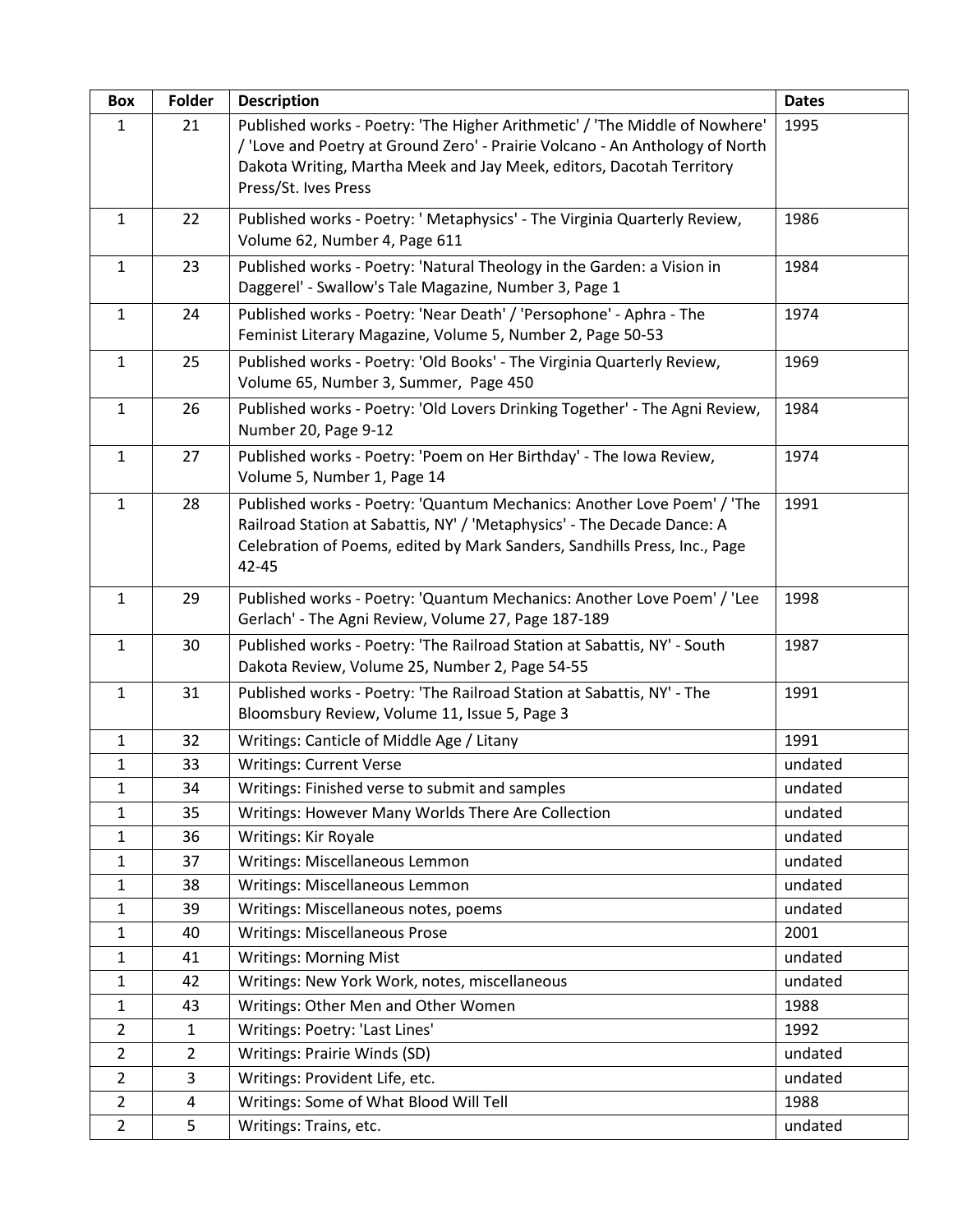| Box            | Folder         | <b>Description</b>                                                                                                                                                  | <b>Dates</b>    |
|----------------|----------------|---------------------------------------------------------------------------------------------------------------------------------------------------------------------|-----------------|
| $\overline{2}$ | 6              | Writings: Translation of 'Plays of St. Therese of Lisieux: Pious Recreations'                                                                                       | 1992            |
| $\overline{2}$ | $\overline{7}$ | Writings: Unreasonable Gestures                                                                                                                                     | 1988            |
| $\overline{2}$ | 8              | <b>Writings: Verse</b>                                                                                                                                              | undated         |
| $\overline{2}$ | 9              | <b>Writings: Verse</b>                                                                                                                                              | 1993            |
| $\overline{2}$ | 10             | Writings: Verse Finished After OM & OW (Other Men & Other Women)                                                                                                    | 1987            |
| $\overline{2}$ | 11             | Writings: Verse - notes, typescripts, etc.                                                                                                                          | undated         |
| $\overline{2}$ | 12             | Writings: Verse - Travel                                                                                                                                            | undated         |
| $\overline{2}$ | 13             | Writings: Virginia Woolf: A Conversation & A Tale Out of School                                                                                                     | 1973            |
| $\overline{2}$ | 14             | <b>Writings: Working Verse Notes</b>                                                                                                                                | 1987            |
| $\overline{2}$ | 15             | Activities: Certificate of Merit to Represent Our Lady of Fatima School in the<br>Cardinal's Christian Doctrine Competition                                         | 1958 circa      |
| $\overline{2}$ | 16             | Activities: Elementary School Diploma from Our Lady of Fatima School,<br>Scarsdale, New York                                                                        | 1959 June       |
| $\overline{2}$ | 17             | Activities: Poetry Reading of 'Ariana Olisvos: Her Last Works and Days';<br>Donnell Library Center, New York City, New York;                                        | 1976 circa      |
| $\overline{2}$ | 18             | Activities: Plains Writers' Series, In Residence, Wayne State College, Wayne,<br>Nebraska                                                                           | 1987            |
| $\overline{2}$ | 19             | Activities: US Passport for David Dwyer                                                                                                                             | 1991            |
| $\overline{2}$ | 20             | Activities: Will of David Dwyer, Lemmon, South Dakota                                                                                                               | 1996            |
| $\overline{2}$ | 21             | Activities: Airline tickets;                                                                                                                                        | 1997            |
| $\overline{2}$ | 22             | Activities: Driver's Licenses for South Dakota (1998-2003) and Hawaii<br>(expiration 2009); also Membership card for Poetry Society of America<br>(expiration 2004) | 1998-2004 circa |
| $\overline{2}$ | 23             | Activities: Membership card for Poetry Society of America (expiration 2001)                                                                                         | 2000-2001       |
| $\overline{2}$ | 24             | Activities: Social Security Statement; 2003 April 21                                                                                                                | 2003            |
| $\overline{2}$ | 25             | Activities: Celebration of 'Five Years After His Diagnosis of Lung Cancer';<br>2003 December 1; [ad published 2003 October 28 in 'Lemmon (SD) Leader']              | 2003            |
| $\overline{2}$ | 26             | Activities: Death Certificate dated 2003 October 24 and related<br>medical/legal papers; 2001-2003                                                                  | 2001-2003       |
| $\overline{2}$ | 27             | Activities: Tombstone design; Assumption Abbey Cemetery, Richardton,<br>North Dakota; 2016                                                                          | 2016            |
| $\overline{2}$ | 28             | Awards: The Bush Foundation, Saint Paul, Minnesota; 1991; Bush Artist<br>Fellowship                                                                                 | 1991            |
| $\overline{2}$ | 29             | Biography: Obituary; numerous publications                                                                                                                          | 2003            |
| $\overline{2}$ | 30             | Biography: Tributes at David Dwyer's Death                                                                                                                          | 2003 circa      |
| $\overline{2}$ | 31             | Biography: You are Invited to Celebrate the Life of David Dwyer [invitation];<br>2003 December 1; Honolulu, Hawaii                                                  | 2003            |
| $\overline{2}$ | 32             | Biography: Correspondence regarding his death                                                                                                                       | 2003-2007       |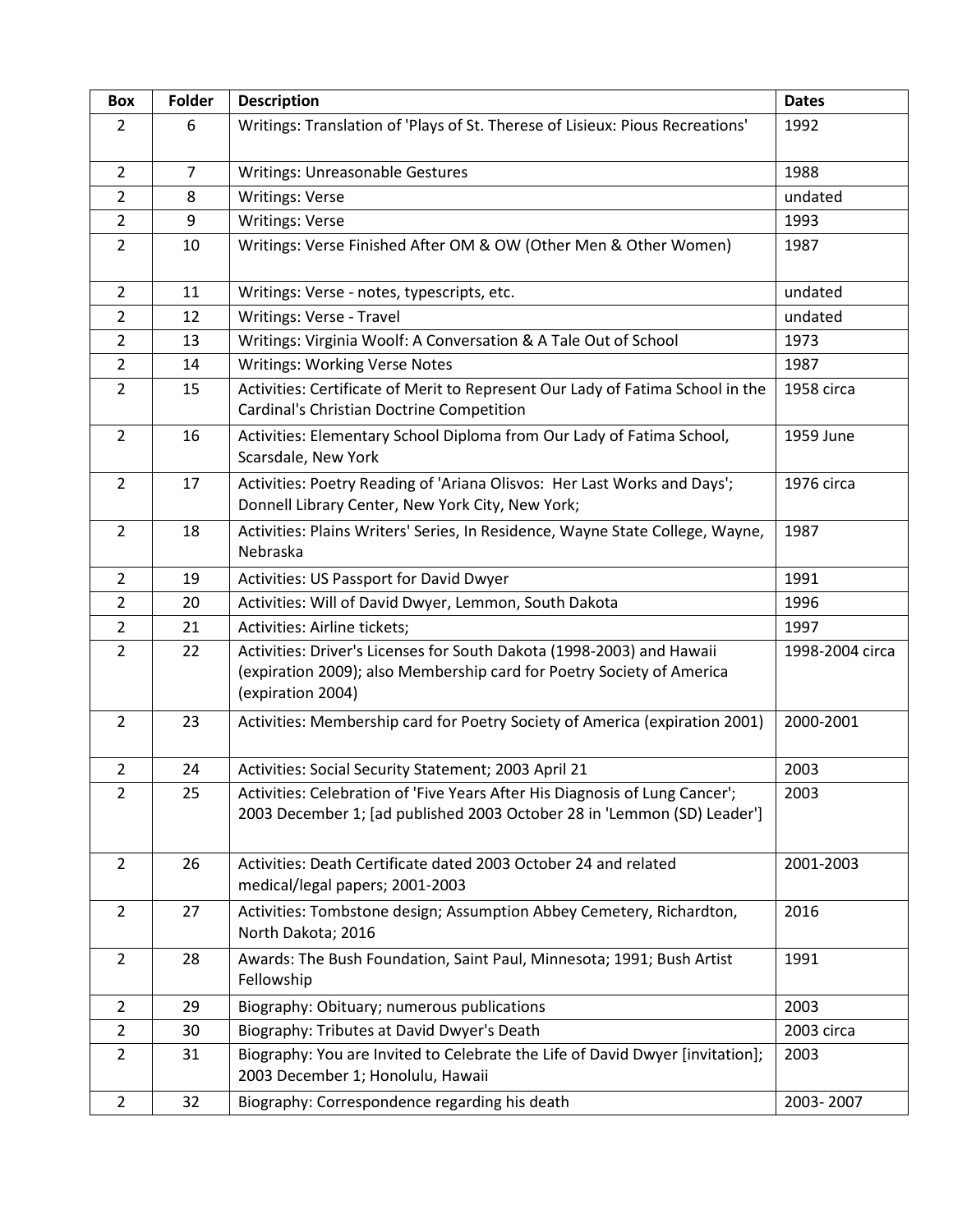| Box            | Folder | <b>Description</b>                                                                                                                                                                                                      | <b>Dates</b>           |
|----------------|--------|-------------------------------------------------------------------------------------------------------------------------------------------------------------------------------------------------------------------------|------------------------|
| $\overline{2}$ | 33     | Biography: Tribute to David Dwyer in 'Prairie Winds 2004' [Yearbook], Issue<br>44; 2004, Page 17-21                                                                                                                     | 2004                   |
| $\overline{2}$ | 34     | Biography: Donation Acknowledgment: New York Restoration Project; New<br>York City, New York; 2008                                                                                                                      | 2008                   |
| $\overline{2}$ | 35     | Biography: Donation Acknowledgment: The Saint John's Bible; Saint John's<br>University, Collegeville, Minnesota; undated                                                                                                | undated                |
| $\overline{2}$ | 36     | Biography: 'The Welcome of God' by Boniface Muggli; Assumption Abbey,<br>Richardton, North Dakota; 2017 July [about the burial there of David<br>Dwyer's ashes in July, 2017]                                           | 2017                   |
| $\overline{2}$ | 37     | Correspondence: Submissions and record of submissions 1974-1981; also<br>two handwritten undated sheets of notes for a letter or essay                                                                                  | 1974-1981,<br>undated  |
| $\overline{2}$ | 38     | Correspondence: Personal; 2000                                                                                                                                                                                          | 2000                   |
| $\overline{2}$ | 39     | Notebook: 1991, undated                                                                                                                                                                                                 | 1991, undated          |
| $\overline{2}$ | 40     | Photographs: Michael "Mike" swimming and playing in water, as well as an<br>unidentified couple; includes a cover letter from M. Dwyer, Rutland, MA,<br>postmarked 2000 July 21; five 3x5 color snapshots               | 2000                   |
| $\overline{2}$ | 41     | Photographs: M. Dwyer and Mike Dwyer head shots; includes a cover letter<br>from M. Dwyer, Rutland, MA, postmarked 2000 May 16; three 3x5 color<br>snapshots                                                            | 2000                   |
| $\overline{2}$ | 42     | Published works - Book: 'Other Men and Other Women' - manuscript;<br>includes 'Section III - Ariana Olisvos: Uncollected Verses', as well as other<br>handwritten and typed pages; undated                              | undated                |
| $\overline{2}$ | 43     | Published works - Book: 'Other Men and Other Women' - galley proof;<br>undated                                                                                                                                          | undated                |
| $\overline{2}$ | 44     | Published works - Book: 'Other Men and Other Women' - galley proof;<br>undated                                                                                                                                          | undated                |
| $\overline{2}$ | 45     | Published works - Book: 'Other Men and Other Women' - galley proof,<br>including front and back cover proof; undated                                                                                                    | 1988 circa             |
| $\overline{2}$ | 46     | Published works - Book: 'Other Men and Other Women' - correspondence<br>regarding reprint; 1992, 1994, undated                                                                                                          | 1992, 1994,<br>undated |
| $\overline{2}$ | 47     | Published works - Poetry: 'Nicht Wahr?' - Songs and Poems, A Concert for<br>Peace; Cathedral of St. Andrew, Honolulu, Hawaii; Page 12; 2017 November<br>11                                                              | 2017                   |
| $\overline{2}$ | 48     | Writings: Translation of 'Agnes' by C.K. Catherine Pozzi, published at Paris,<br>1927; draft manuscript annotated 'rough draft'; typed and hand annotated;<br>undated                                                   | undated                |
| $\overline{2}$ | 49     | Writings: Translation of 'Agnes' by C.K. Catherine Pozzi, published at Paris,<br>1927; draft manuscript annotated '2nd draft - 22-23 May 84'; typed and<br>hand annotated; 1984 May 22-23                               | 1984                   |
| $2^{\circ}$    | 50     | Writings: Translation of 'Agnes' by C.K. Catherine Pozzi, published at Paris,<br>1927; draft manuscript annotated 'revision of 27 June 88'; typed and hand<br>annotated; includes four handwritten sheets; 1988 June 20 | 1988                   |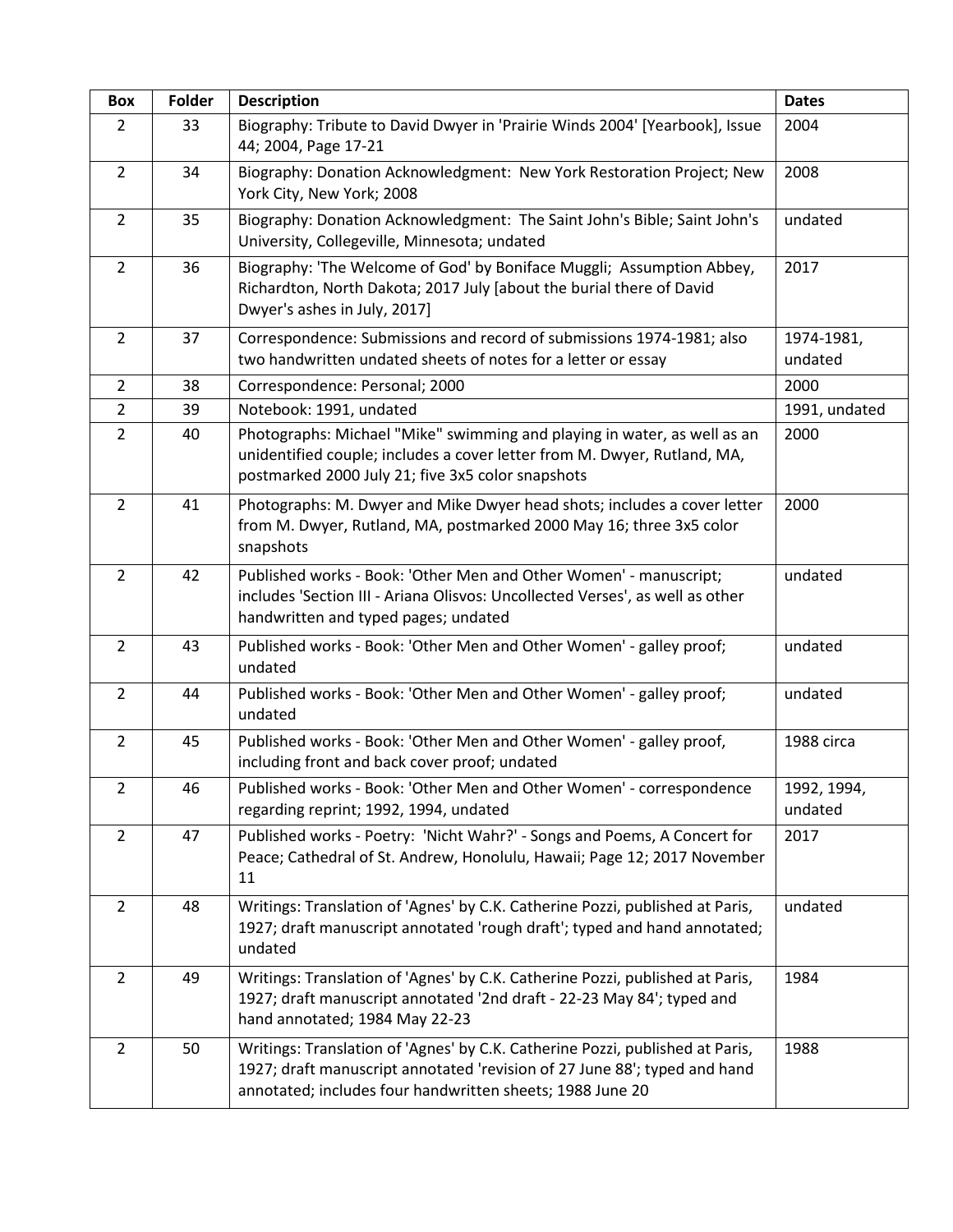| Box            | Folder | <b>Description</b>                                                                                                                                                                                                                                            | <b>Dates</b>  |
|----------------|--------|---------------------------------------------------------------------------------------------------------------------------------------------------------------------------------------------------------------------------------------------------------------|---------------|
| $\overline{2}$ | 51     | Writings: Translation of 'Agnes' by C.K. Catherine Pozzi, published at Paris,<br>1927; draft manuscript annotated '3 Aug 88ff'; typed and hand annotated;<br>1988 Aug 3                                                                                       | 1988          |
| $\overline{2}$ | 52     | Writings: Translation of 'Agnes' by C.K. Catherine Pozzi, published at Paris,<br>1927; draft manuscript annotated 'Agnes, drft6.19aug88' and 'file copy as<br>submitted to Grand Street'; typed and hand annotated; 1988 Aug 19                               | 1988          |
| $\overline{2}$ | 53     | Writings: Translation of 'Agnes' by C.K. Catherine Pozzi, published at Paris,<br>1927; draft manuscript annotated 'agnes.drft7.29sept90' and 'as sent to Bks<br>& Religion 1 Oct 90'; typed and hand annotated; 1990 Sept 29                                  | 1990          |
| $\overline{2}$ | 54     | Writings: Translation of 'Agnes' by C.K. Catherine Pozzi, published at Paris,<br>1927; draft manuscript annotated 'agnes.drft7.29nov90'; typed; 1990 Nov<br>29                                                                                                | 1990          |
| $\overline{2}$ | 55     | Writings: Translation of 'Agnes' by C.K. Catherine Pozzi, published at Paris,<br>1927; draft manuscript annotated 'agnes.drft7 will be 8' and 'for sub. To<br>Ms., Sept. '91'; typed and hand annotated; 1991 Sept                                            | 1991          |
| $\overline{2}$ | 56     | Writings: Translation of 'Agnes' by C.K. Catherine Pozzi, published at Paris,<br>1927; draft manuscript annotated 'Agnes, drft8 rename-8A'; typed and hand<br>annotated; undated                                                                              | 1991 circa    |
| $\overline{2}$ | 57     | Writings: Translation of 'Agnes' by C.K. Catherine Pozzi, published at Paris,<br>1927; draft manuscript annotated 'agnes.drft8b'; typed; undated                                                                                                              | 1991 circa    |
| $\overline{2}$ | 58     | Writings: Translation of 'Agnes' by C.K. Catherine Pozzi, published at Paris,<br>1927; correspondence to Cindy Spiegel; 1992 October 14                                                                                                                       | 1992          |
| $\overline{2}$ | 59     | Writings: Book: 'Agnes' by C.K. Catherine Pozzi, published at Paris, 1927;<br>three photocopies                                                                                                                                                               | 1927          |
| $\overline{2}$ | 60     | Writings: Book: 'Poems' by Catherine Pozzi: 1959, Gallimard: France; hand<br>annotated photocopy                                                                                                                                                              | 1959          |
| $\overline{2}$ | 61     | Writings: Research and notes; annotated 'spring + summer '84 notes, etc.'                                                                                                                                                                                     | 1984, undated |
| $\overline{2}$ | 62     | Writings: Translation of Gerard d'Houville's Introduction to 'Peau d'Ame' by<br>Catherine C.K. Pozzi: 1935, R.A. Correa, Paris, France; draft manuscript of<br>partial translation, which is handwritten on a photocopy of the<br>Introduction; 1984 March 24 | 1984          |
| $\overline{2}$ | 63     | Writings: Translation of 'Contes Bleus' by Edouard Laboulaye, undated;<br>includes multiple draft manuscripts, both typed and<br>handwritten/annotated; arrived in a folder labeled 'early 93--'                                                              | 1993 circa    |
| $\overline{2}$ | 64     | Writings: Translation of 'Contes Bleus' by Edouard Laboulaye, undated;<br>includes multiple draft manuscripts, both typed and<br>handwritten/annotated; arrived in a folder labeled 'spring-summer 93'                                                        | 1993 circa    |